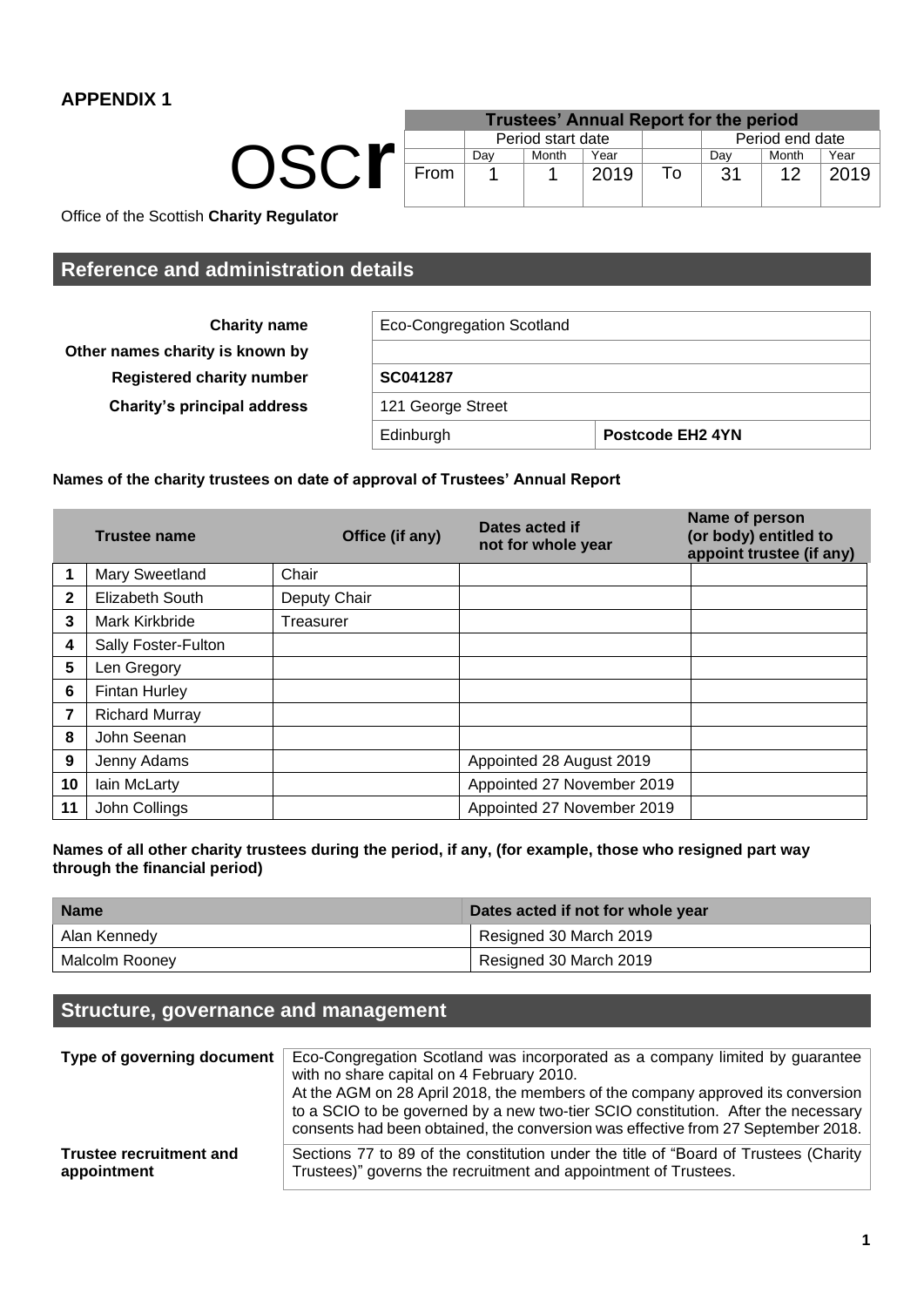#### **Objectives and activities Charitable purposes** a) The advancement of environmental protection or improvement through a structured programme for congregations of self- audit and practical activities to protect the environment; b) The advancement of education through raising awareness and understanding of environmental issues and their relationship to faith and community; c) The advancement of Christian religion through publication of materials and practical environmental action showing how care for creation and Christian faith and understanding can promote environmental protection; d) The advancement of citizenship or community development through encouraging participating church congregations to support each other and local communities in developing environmental awareness and action; and e) The promotion of religious, racial and social harmony through a demonstration that care for creation is an essential part of all faiths and by working with other faiths and groups to promote this understanding. **Summary of the main activities in relation to these objects** • Being a "home" and resource centre for congregations in Scotland sharing these objectives. • Providing support and encouragement to eco-congregations including the establishment of local networks and operating an awards scheme. - ensuring eco-congregations measure and seek to reduce their carbon footprints, - encouraging all eco-congregations to actively participate in the Scottish Government public engagement strategy on climate change, - growing membership and the number of participating eco-congregations, and raising sufficient funds to carry out the charity's activities on their behalf. • Organising themed meetings for congregations and networks including the annual gathering. • Providing eco-congregations with local, national and international information on environmental issues and climate change and sharing ideas for local action. • Environmental Chaplain participating in local church services and events and providing material for use in church services.

# **Achievements and performance**

| <b>Summary of</b>            | Details of the following activities are provided in the section entitled "Other optional information".                                                                                                                                                                                                                                                                |
|------------------------------|-----------------------------------------------------------------------------------------------------------------------------------------------------------------------------------------------------------------------------------------------------------------------------------------------------------------------------------------------------------------------|
| the main                     | The twelfth Eco-Congregation Scotland Annual Gathering took place in Dundee on 30 March<br>$\bullet$                                                                                                                                                                                                                                                                  |
| achievements                 | 2019 with the theme of "Transforming Energy, Transforming Lives".                                                                                                                                                                                                                                                                                                     |
| of the charity<br>during the | 493 church congregations are now registered as eco-congregations and take part in our<br>$\bullet$<br>programme. This is 13% of all churches in Scotland, a 9% increase on the previous year.                                                                                                                                                                         |
| financial<br>period          | Our 22 local networks remained active during 2019, supported by our programme coordinators.<br>$\bullet$<br>The networks' main focus is providing peer-to-peer support in practical activities, but "Other<br>optional information" below also highlights some of their wide range of interests and projects.                                                         |
|                              | Strategic partnerships have continued with Christian Aid and the Scottish Catholic International<br>Aid Fund, recognising the urgent need to address climate justice for many of the most<br>disadvantaged communities in the world.                                                                                                                                  |
|                              | We continue to be grateful for funding from the Scottish Government and work with their<br>$\bullet$<br>emphasis on behaviour change at congregational and personal level, encouraging churches to<br>seek Climate Challenge Fund support for community projects and holding Climate Conversations<br>to discuss the impact of climate change over the coming decade. |
|                              | The charity played an active role in Stop Climate Chaos Scotland and the Scottish Food Coalition.<br>$\bullet$                                                                                                                                                                                                                                                        |
|                              | The charity continued to participate in Faith Action for Nature, a pilot project exploring partnership<br>$\bullet$<br>between RSPB Scotland and churches.                                                                                                                                                                                                            |
|                              | Ecumenical and interfaith work towards the COP26 United Nations climate change conference<br>$\bullet$<br>coming to Glasgow in 2020 was initiated, developed and supported by the charity.                                                                                                                                                                            |
|                              | Trustees introduced a regularly monitored Risk Register to better assess and manage risk.                                                                                                                                                                                                                                                                             |

• Trustees introduced a regularly monitored Risk Register to better assess and manage risk.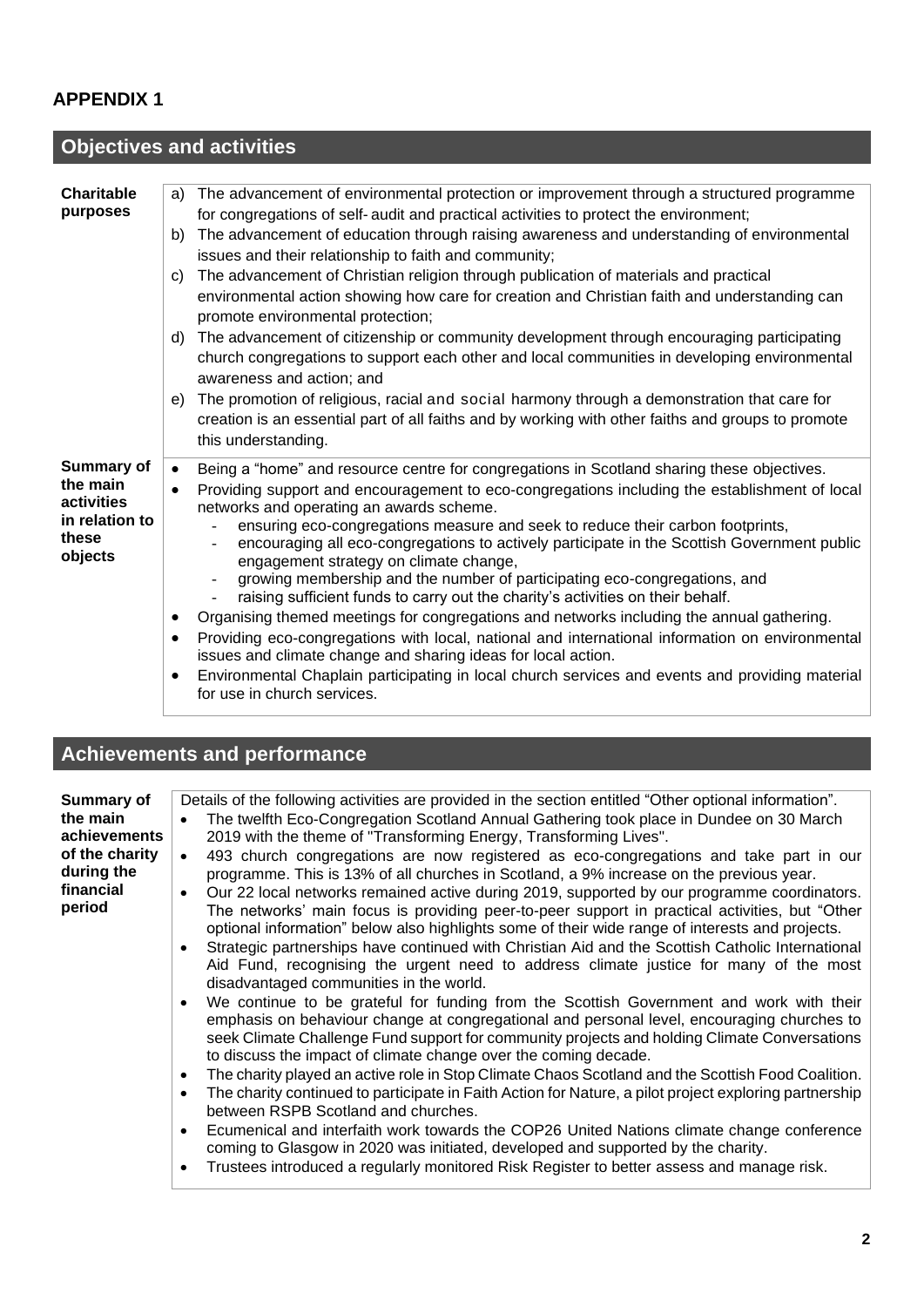| <b>Financial review</b>                                          |                                                                                                                                                                                                                                                                                                                                                                                                                                                                                                                                                                                                                                                                                                                                                     |  |  |  |  |
|------------------------------------------------------------------|-----------------------------------------------------------------------------------------------------------------------------------------------------------------------------------------------------------------------------------------------------------------------------------------------------------------------------------------------------------------------------------------------------------------------------------------------------------------------------------------------------------------------------------------------------------------------------------------------------------------------------------------------------------------------------------------------------------------------------------------------------|--|--|--|--|
|                                                                  |                                                                                                                                                                                                                                                                                                                                                                                                                                                                                                                                                                                                                                                                                                                                                     |  |  |  |  |
| <b>Brief statement of the</b><br>charity's policy on<br>reserves | Reserves are set on a fund-by-fund basis taking account of current levels of expenditure<br>and possible future changes. They are held in the General Fund as it is used to meet<br>deficits in the restricted funds. Trustees amended the charity's policy on 26 August 2019,<br>aiming to build reserves of £32,000 beyond the previous reserves policy of £25,000.<br><b>Development Fund</b> reserves have been set to be £5,000 to reflect the employment<br>$\bullet$<br>and redundancy costs and allow for an orderly wind down that would be incurred from<br>31 March 2020 in the event of ECS being unsuccessful in obtaining further funding                                                                                             |  |  |  |  |
|                                                                  | from the Scottish Government from that date.<br>Environmental Chaplaincy Fund reserves are held in order to build up funds of<br>$\bullet$<br>£10,000 to meet manse refurbishment costs in mid-2023 at the end of the new five-<br>year rental agreement. Reserves have been set at £3,000 as we are eighteen months<br>into the new agreement.                                                                                                                                                                                                                                                                                                                                                                                                     |  |  |  |  |
|                                                                  | For the Local & Network Support Fund, the policy is to hold a reserve of at least 6<br>$\bullet$<br>months' expenditure in the year to come. At 31 December 2019 that is 50% of £22,000<br>$=$ £11,000. Membership fees are not repayable, so no reserves are held in this regard.<br>General Fund expenditure was £18,267 but only £267 was not covered by donated<br>services. The policy is to hold a reserve of four months' donated services costs<br>recognising their higher stability together with six months' office costs in case these<br>would no longer be met from the Scottish Government grant. The total is £8,000 +<br>£1,200 = £9,200.<br>No reserve is held for the Faith Action for Nature Fund as continued involvement will |  |  |  |  |
|                                                                  | be dependent on other sources of funding.                                                                                                                                                                                                                                                                                                                                                                                                                                                                                                                                                                                                                                                                                                           |  |  |  |  |
|                                                                  | Actual unrestricted funds total £22,321 as of 31 December 2019. In addition, current<br>assets exceed current liabilities by around £13,000 based on grants due.                                                                                                                                                                                                                                                                                                                                                                                                                                                                                                                                                                                    |  |  |  |  |
| Details of any deficit                                           | The results for 2019 (deficit of £4,091) result from:                                                                                                                                                                                                                                                                                                                                                                                                                                                                                                                                                                                                                                                                                               |  |  |  |  |
|                                                                  | <b>Local &amp; Network Support Fund</b> = £15,000 due to employment and related costs for<br>$\bullet$<br>additional Programme Co-ordinators recruited in the knowledge that they would<br>continue to be paid out of accumulated reserves. The charity aims to increase<br>membership fees from £6,000 per annum to £10,000 designated to this Fund and<br>maximise additional grant funding for related activities.<br><b>Chaplaincy Fund</b> = £7,293 on travel expenses and manse accommodation related<br>$\bullet$                                                                                                                                                                                                                            |  |  |  |  |
|                                                                  | costs. This was anticipated to be met from a renewed five-years strategic partnership<br>with the Scottish Episcopal Church comprising an annual grant award for a<br>comparable figure, previously paid by the end of each calendar year. This will be paid<br>early in 2020. New denominational partners are also being encouraged.<br><b>General Fund</b> = £6,000 funding anticipated by year-end from strategic partners to<br>$\bullet$<br>support the charity's activities in 2019. Both Christian Aid and SCIAF had previously<br>paid £3,000 earlier this year with regard to the charity's 2018 programme. Both are<br>again expected to make the 2019 contributions in the subsequent year.                                              |  |  |  |  |
|                                                                  | If grants due had been received by year-end, this would instead have resulted in an overall<br>£9,000 surplus for 2019. The charity is also seeking grants from new funders for the<br>General Fund and Local & Network Support Fund, diversifying the charity's income.                                                                                                                                                                                                                                                                                                                                                                                                                                                                            |  |  |  |  |
|                                                                  | As the Development Fund and the Faith Action for Nature Fund are solely resourced<br>from specific grant funding they do not impact on any deficit.                                                                                                                                                                                                                                                                                                                                                                                                                                                                                                                                                                                                 |  |  |  |  |
| <b>Donated facilities and</b><br>services (if any)               | The charity is grateful for the support of:<br>The United Reformed Church and the Church of Scotland both of which provide<br>$\bullet$<br>staff that are key to the operation of the charity.<br>The Church of Scotland in relation to a significant proportion of the Environmental<br>$\bullet$<br>Chaplain's manse accommodation costs.<br>The help of volunteers in the congregations and Local Networks.<br>$\bullet$                                                                                                                                                                                                                                                                                                                         |  |  |  |  |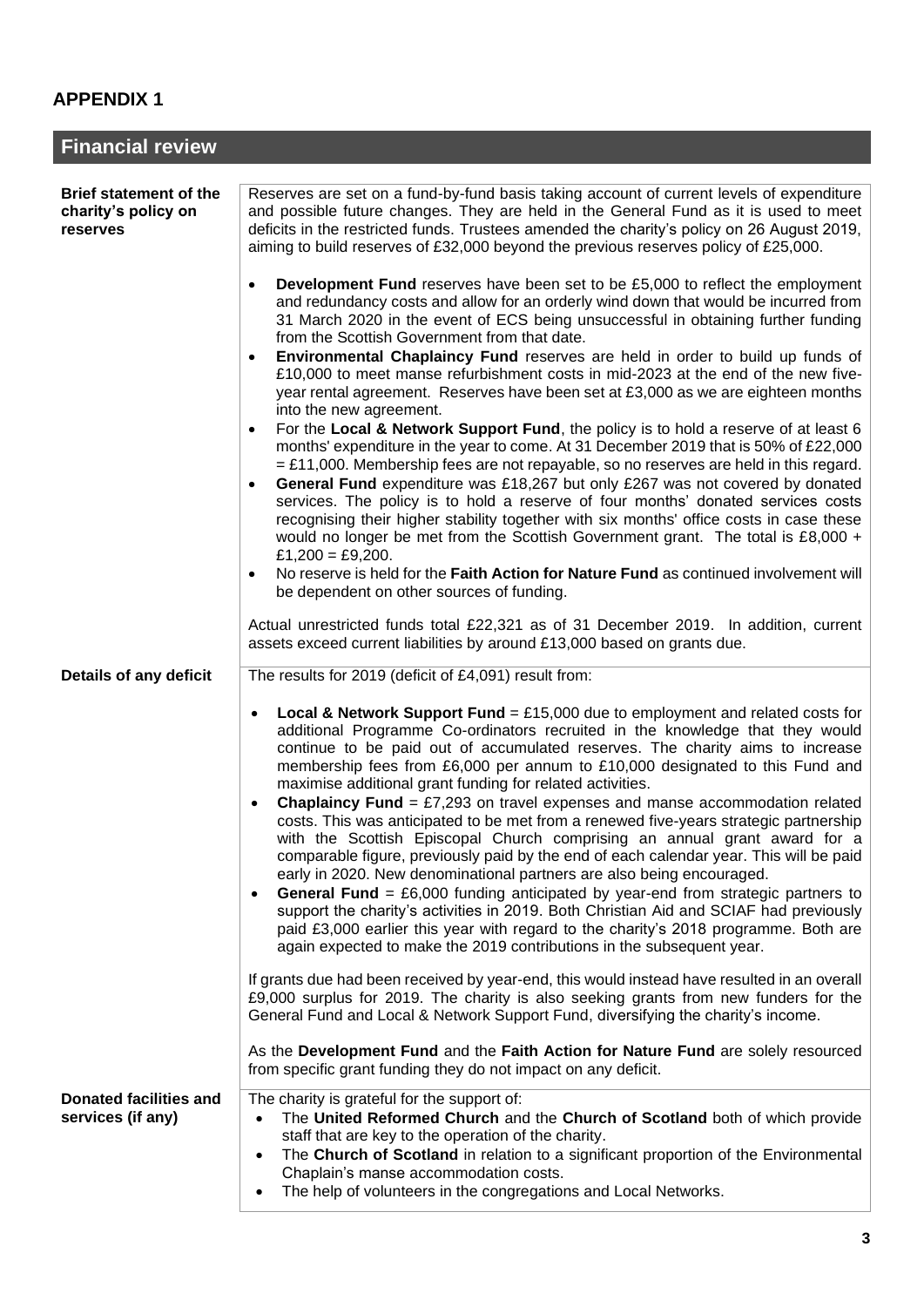## **Other optional information**

### **Annual Gathering**

- The twelfth Eco-Congregation Scotland Annual Gathering took place in Dundee's Gate Church International on 30 March 2019 with the theme of "Transforming Energy, Transforming Lives". Over 120 registered to celebrate the continued growth of our movement and consider the radical changes needed on energy use in our way of life and economy. Attendees explored this transformation with speakers who are leading the changes and congregations who are responding to this challenge. Key speakers included Professor Jim Skea, chair of Scotland's Just Transition Commission, a leading expert on energy and climate change and Neil Kermode, managing director of the European Marine Energy Centre responsible for the deployment of pioneering marine technology in Orkney.
- Workshops and seminars were led by our Programme Co-ordinators and the Church of Scotland's Climate Change Officer along with key partner organisations including Energy Saving Trust, Home Energy Scotland, SCARF, Local Energy Scotland, Christian Aid and Operation Noah on:
	- o Transforming Awards introducing our Eco-Congregation Awards scheme to grow environmental activities in local churches
	- o Transforming Buildings using church buildings to reduce carbon and respond to climate change in local communities
	- o Transforming Homes and Communities improving energy efficiency, tackling fuel poverty and reducing carbon in homes and communities
	- o Transforming Money discussing campaign ideas on ethical finance and energy
- The Gathering concluded with "Inspiration to Action" enabling local eco-congregations from a range of denominations across Scotland to share local successes, closing with a worship and praise service led by Environmental Chaplain, Rev'd David Coleman. This will continue to be an annual event.

## **Partnerships and Projects**

- Strategic partnerships have continued with Christian Aid and the Scottish Catholic International Aid Fund, recognising the urgent need to address climate justice for the most disadvantaged communities in the world. We are also building closer links with Tearfund and Justice & Peace Scotland, with all partners prioritising climate campaigns.
- The charity has continued to play an active role in Stop Climate Chaos Scotland, campaigning for more ambitious carbon reduction targets to address the climate emergency in the new Climate Change Act.
- Trustees encouraged more inter-generational engagement in churches with local schools and the wider community, recognising young people's enthusiasm and heightened urgency for climate action, inspired by Greta Thunberg and the Fridays for Future movement. This also led to new links with the Scottish Youth Climate Strike, supporting their September "Week of Action" and specific events - the People's Assembly and Teachers Q&A Session - both hosted generously by Wellington Church, an active eco-congregation neighbouring the University of Glasgow.
- The charity continued to be active in the Scottish Food Coalition with diverse groups across civic society supporting steps to make Scotland a "Good Food Nation", reflecting growing interest in environmental issues relating to food production and consumption along with churches' vital efforts to address food insecurity.
- With the announcement that Glasgow would host the COP26 United Nations climate conference at the end of 2020, we initiated and encouraged new collaborative partnerships at an ecumenical and interfaith level, primarily in Glasgow but with reach across Scotland. This included setting up a Churches Coordinating Group including Glasgow Churches Together, the Church of Scotland's Presbytery of Glasgow, the Roman Catholic Archdiocese of Glasgow, Scottish Episcopal Diocese of Glasgow and Galloway and a growing number of denominations alongside Justice & Peace Scotland, Tearfund, SCIAF, Christian Aid and other groups.
- We also encouraged a new COP Interfaith Group led by Interfaith Scotland and Interfaith Glasgow, supported by Edinburgh Inter Faith Association and a growing number of diverse faith bodies. We engaged on behalf of church and wider faiths through the wider COP Coalition across civil society. Our focus is on the opportunity and challenge presented by COP to inspire transformational change through churches and faith groups in all our communities. We are also encouraging churches and church volunteers to provide a welcome to visitors here for COP and the related fringe activities, offering hospitality and accommodation as appropriate.
- We continue to be grateful for funding from the Scottish Government and are working with their emphasis on behaviour change at congregational and personal level, encouraging churches to seek Climate Challenge Fund support for community projects and holding Climate Conversations to discuss the impact of climate change over the coming decade.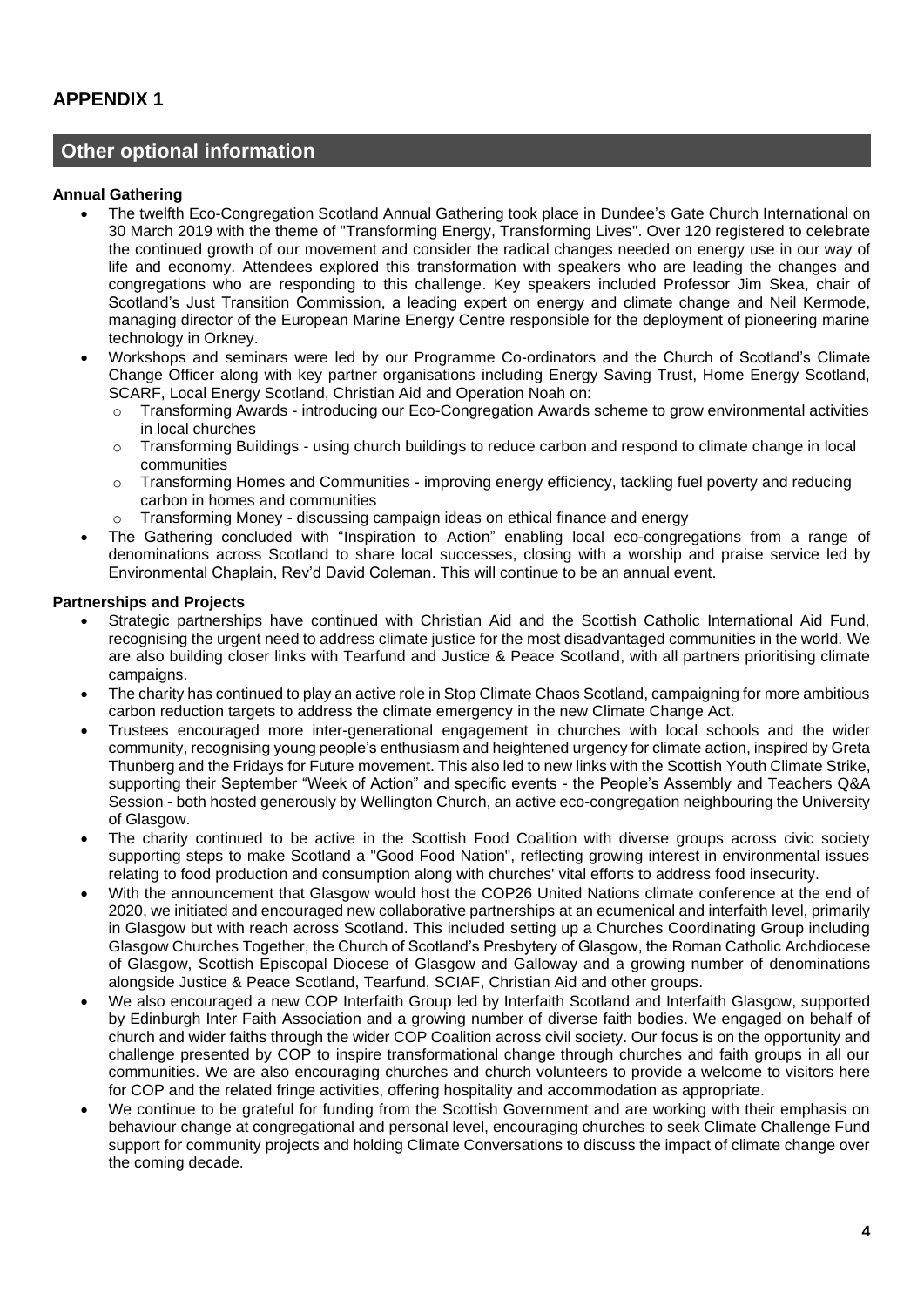- The charity participated in Faith Action for Nature, a pilot project exploring partnership between RSPB Scotland and churches. Updates have been provided at the charity's Board meetings and through the consultation group that initially developed the project involving the charity, RSPB Scotland, the Church of Scotland, Scottish Episcopal Church, A Rocha and Earthbound Ventures. The project targeted specific participating churches in
- the Aberdeen, Edinburgh, Glasgow, Helensburgh & Lomond and Orkney network areas leading to greater engagement in the natural world, church grounds managed better for wildlife and more congregation members visiting local reserves.
- We supported a new partnership inspired by the Hungarian experience where more than six thousand native fruit trees were planted in churches' fruit exhibition gardens. We developed the Church and Community Orchards project through the European Christian Environmental Network (ECEN), twinning with Ökogyülekezet (Eco-Congregation Hungary) and The Orchard Project charity. The Church of Scotland now leads this project having secured £17,000 European funding with Eco-Congregation Scotland supporting through four eco-congregations initially committed to participating.
- Our environmental chaplaincy funded by the United Reformed Church as a "special categories ministry" continues with Rev'd David Coleman until 2023. He visited churches across Scotland throughout the year, met local networks and coordinated the writing of material for Creation Time by an ecumenical group of contributors. This material was used by many congregations in Scotland and shared around the world. The chaplain has also engaged with denominations and colleges in training of ministers while encouraging an environmental focus in wider chaplaincy and ministry across all churches.

## **Activities, Membership and Networks**

- 493 church congregations are currently registered as eco-congregations and taking part in our programme. This is 13% of all churches in Scotland and an increase of 9% over the previous year.
- 154 of these hold the Eco-Congregation Award in recognition of outstanding achievement. The awards are assessed by independent assessors and designed to recognise achievement, affirm good practice that promotes or contributes to sustainability and witnesses to the importance of caring for creation. Our new, challenging award criteria introduced during the previous year has now resulted in 15 new bronze award holders, 15 progressing to silver and 4 securing gold, recognising a comprehensive commitment to the environment across their wider congregation and community.
- There are currently 110 Full Members of the charity who affirmed their support over 2019. Member congregations pay a fee of £100, £50 or nil, depending on their turnover. These fees currently raise over £6,000 per year which is used to provide support to congregations at a local level, funding in part employment of our programme coordinators along with reserves retained for this purpose.
- 22 local voluntary networks of registered eco-congregations meet at regular points throughout the year to provide peer support. We hold training opportunities for our volunteer network leaders and encouraged them this year to share their own experiences in influencing the charity's plans to grow and develop our wider membership.
- Our monthly newsletter is sent by email to 1,525 subscribers, an increase of 12% over the previous year. Our website continues to be central to the delivery of our programme and is undergoing a refresh of resources and information. We have also engaged with a wider audience through social media, with 1,066 followers on Facebook – up by over 25% this year – and increasing interaction rates on Twitter.

## **Local Network Activity**

- Our local networks have remained very active during 2019, supported by our programme coordinators. The networks' main focus is providing peer-to-peer support in practical activities, but this list also highlights some of their wide range of interests and projects.
- Aberdeen : Initiated a new Deeside Climate Action Network with Extinction Rebellion, using Faith Action for Nature to reach across different faiths
- Angus and Dundee : Led by Gate Church and its Carbon Saving Project, developed activities for wider Dundee Climate Action Network and encouraged Climate Challenge Fund applications from city congregations
- Ayrshire : Fullarton Expressions in Irvine hosted a lively Climate Conversation and training on recycling in partnership with Zero Waste Scotland
- Central Borders : Local churches came together to share ideas at Earlston Parish Church and considered new Awards applications following a walking tour at Trinity Centre in Melrose
- Dumfries and Galloway : Dunscore Parish continues to lead locally, engaging with groups and wider community at Dumfries Eco-Fair while St George's in Dumfries hosted Zero Waste Scotland training for churches and groups
- East Lothian : St Anne's in Dunbar was prominent in encouraging the Scottish Episcopal Church to consider divestment at this year's Synod while Our Lady of Loretto & St Michael in Musselburgh led Catholic parishes in climate action through the Archdiocese of St Andrew's & Edinburgh and its Justice & Peace network
- Edinburgh : Greyfriars Kirk and St Ninian's in Comely Bank took part in our new Church and Community Orchard Project, while the Local Network met regularly in a range of churches to share ideas and hold joint activities
- Fife : Cupar St John's & Dairsie Church hosted successful Zero Waste Scotland cascade training on Love Food Hate Waste and Love Your Clothing to minimise food waste and encourage clothes recycling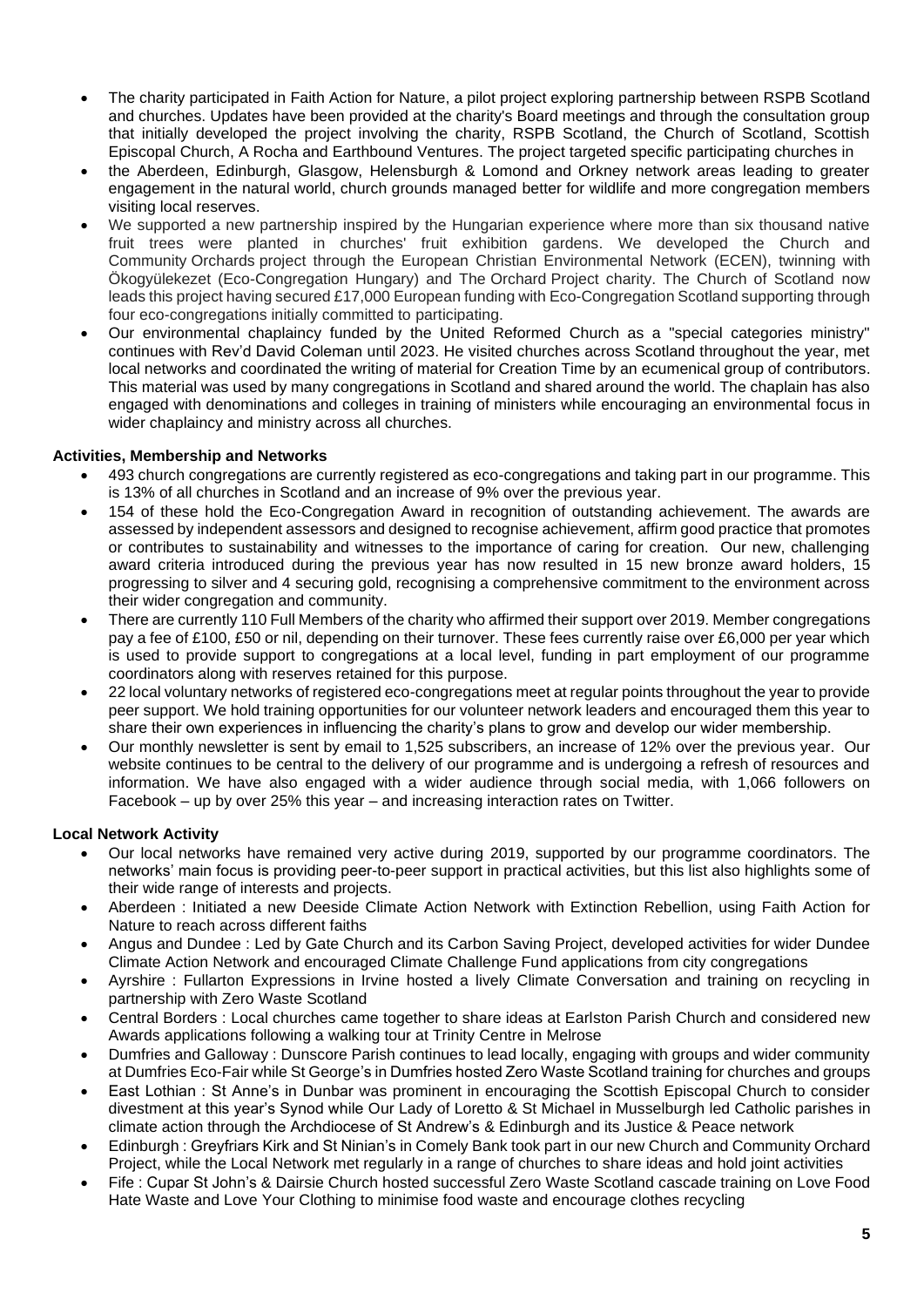- Glasgow : A city centre mini-Gathering on "Clean Air Promoting Active Travel & Improving Public Transport" held with key speakers from Friends of the Earth Scotland and Glasgow City Council, supporting the Church of Scotland's Church & Society Council focus on improving air quality.
- Helensburgh & Lomond : Lomond Parish held Love Food Hate Waste training for the Local Network and received our fourth Gold Award for their excellent environmental activities in Balloch while Luss Pilgrimage Centre hosted discussion on the interfaith Green Pilgrimage network
- Highland : Ness Bank organised a Divestment & Just Transition discussion and hosted Zero Waste training to tackle food waste and encourage recycling of clothing while Crown Church ran its own a Climate Conversation
- Mid Argyll : Climate Conversations reached out to a range of churches in Kilmartin through the Local Network and to the wider community across Lochgilphead through St Margaret's Justice & Peace Group
- Moray : Organised an Eco-Walk through Burghead and a Divestment & Just Transition debate in Forres. Local Network volunteers also had an excellent presence at the Refuel festival in Fochabers.
- Stirling : Stirling Baptist Church hosted Zero Waste Scotland train-the-trainer training and the Network were invited to Dunblane Cathedral, considering "Christianity and Care for Creation" with opening contributions from chaplain David Coleman and co-ordinator Judith Macleod
- Lanarkshire/Clyde : North Motherwell Parish hosted a Care for Creation presentation and Climate Conversation looking at the changes we need to make in our own lives over the coming decade to reduce carbon emissions
- West Lothian and Falkirk : Bathgate High Guild held a talk on the "John Muir Way, enjoying and caring for Creation", Uphall South looked at switching to renewable energy and St Peter's in Linlithgow welcomed visitors to see their extension and share ideas for environmental improvements

## **Risk Register**

- At the Board meeting on 26 May 2019, Trustees agreed a Risk Register to better manage and assess risk. A full list with scoring and mitigations was prepared and has been updated regularly by Trustees with support from staff. At subsequent Board meetings, the Risk Register has been reviewed and approved by Trustees, supporting mitigation action and post-mitigation assessment, noting specific dates and relevant actions.
- Staff found this useful in discussing specific risks, such as social media reputational risk to the charity ensuring due care in posting and commenting on political decisions and environmental campaigns.
- Trustees have also actively considered adding or removing risks as appropriate. For example, the Board on 27 November 2019 agreed an additional risk of long-term sick leave or absence due to ill health or accident of key staff, with appropriate assessment of risk and mitigation.

# **APPENDIX 1**

## **Declaration**

**The trustees declare that they have approved the trustees' report above.** 

## **Signed on behalf of the charity's trustees**

| Signature(s)          |                |                       |
|-----------------------|----------------|-----------------------|
| Full name(s)          | Mary Sweetland | <b>Mark Kirkbride</b> |
| Position (e.g. Chair) | Chair          | Treasurer             |
| <b>Date</b>           |                |                       |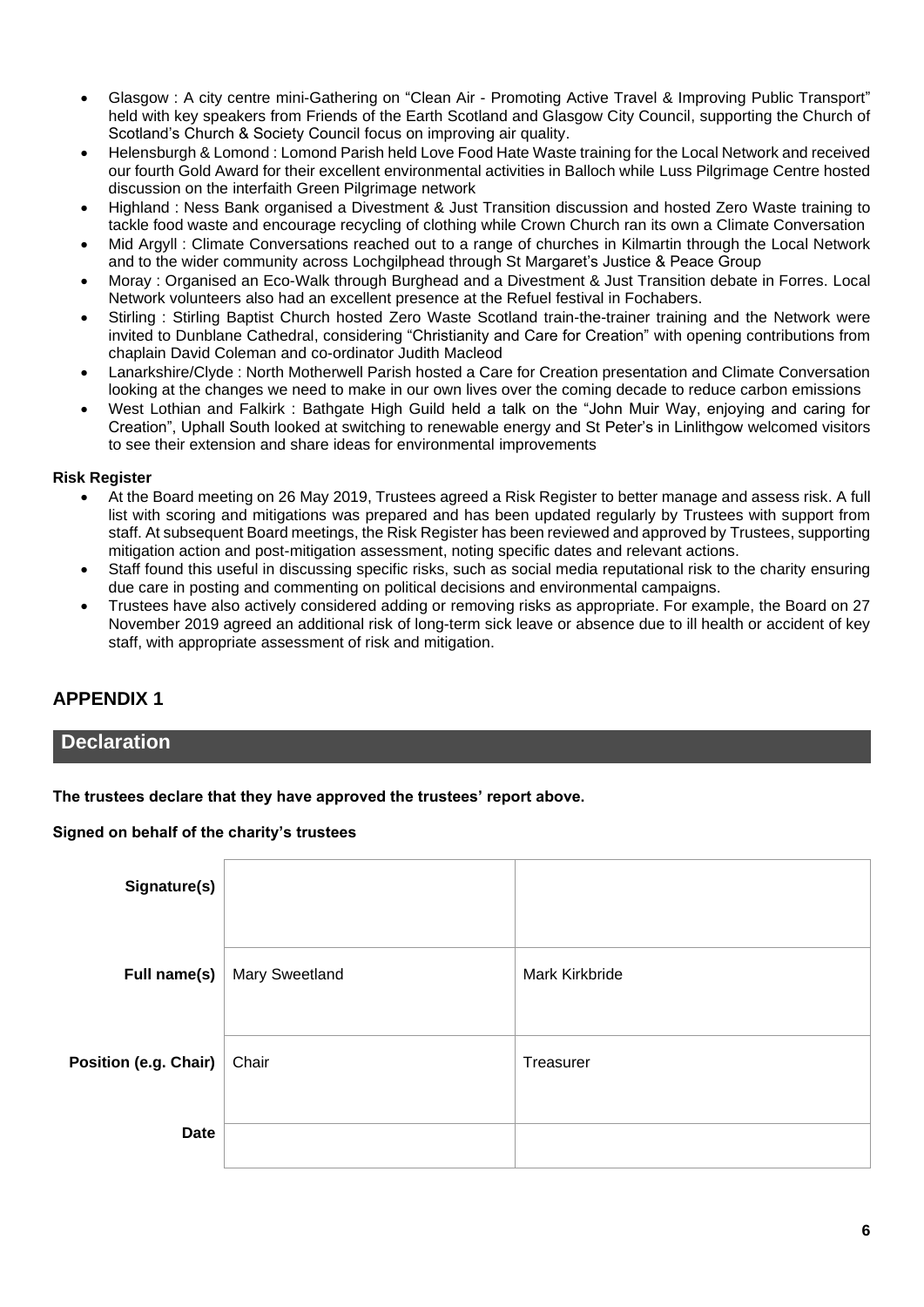|                                                           |                     | Enter SC No. below                    |                    |           |                    |                    |                         |  |  |  |
|-----------------------------------------------------------|---------------------|---------------------------------------|--------------------|-----------|--------------------|--------------------|-------------------------|--|--|--|
| Office of the Scottish Charity Regulator                  |                     | <b>Eco-Congregation Scotland</b>      |                    |           |                    |                    |                         |  |  |  |
|                                                           |                     | <b>Receipts and payments accounts</b> |                    |           |                    |                    |                         |  |  |  |
|                                                           | For the period      | Period start date                     |                    |           |                    | Period end date    |                         |  |  |  |
|                                                           | from                | Day                                   | Year               | Day<br>to |                    | Year               |                         |  |  |  |
|                                                           |                     | 1<br>Jan                              | 2019               | 31        | Dec                | 2019               |                         |  |  |  |
| Section A Statement of receipts and payments              |                     |                                       |                    |           |                    |                    |                         |  |  |  |
|                                                           | <b>Unrestricted</b> |                                       | Expendable         |           | Permanent          | <b>Total funds</b> | <b>Total funds last</b> |  |  |  |
|                                                           | funds               | <b>Restricted funds</b>               | endowment<br>funds |           | endowment<br>funds | current period     | period                  |  |  |  |
|                                                           | to nearest £        | to nearest £                          | to nearest £       |           | to nearest £       | to nearest £       | to nearest £            |  |  |  |
| <b>A1 Receipts</b>                                        |                     |                                       |                    |           |                    |                    |                         |  |  |  |
| Donations                                                 | 21,703              | 46,800                                |                    |           |                    | 68,503             | 61,639                  |  |  |  |
| Legacies                                                  |                     |                                       |                    |           |                    |                    |                         |  |  |  |
| Grants                                                    | 17,000              | 69,093                                |                    |           |                    | 86,093             | 68,385                  |  |  |  |
| Receipts from fundraising activities                      |                     |                                       |                    |           |                    |                    |                         |  |  |  |
| Gross trading receipts                                    |                     |                                       |                    |           |                    | ٠                  |                         |  |  |  |
| Income from investments other than<br>land and buildings  | 8                   |                                       |                    |           |                    | 8                  | 21                      |  |  |  |
| Rents from land & buildings                               |                     |                                       |                    |           |                    |                    |                         |  |  |  |
| Gross receipts from other charitable<br>activities        | 2                   | 6,118                                 |                    |           |                    | 6,120              | 1,050                   |  |  |  |
| A1 Sub total                                              | 38,713              | 122,011                               |                    |           |                    | 160,724            | 131,095                 |  |  |  |
| A2 Receipts from asset & investment                       |                     |                                       |                    |           |                    | error              |                         |  |  |  |
| sales                                                     |                     |                                       |                    |           |                    |                    |                         |  |  |  |
| Proceeds from sale of fixed assets                        |                     |                                       |                    |           |                    |                    |                         |  |  |  |
| Proceeds from sale of investments                         |                     |                                       |                    |           |                    |                    |                         |  |  |  |
| A2 Sub total                                              |                     |                                       |                    |           |                    |                    |                         |  |  |  |
| <b>Total receipts</b>                                     | 38,713              | 122,011                               |                    |           |                    | 160,724            | 131,095                 |  |  |  |
| A3 Payments                                               |                     |                                       |                    |           |                    |                    |                         |  |  |  |
| Expenses for fundraising activities                       | 35                  |                                       |                    |           |                    | 35                 | 16                      |  |  |  |
| Gross trading payments                                    |                     |                                       |                    |           |                    |                    |                         |  |  |  |
| Investment management costs                               | 50                  |                                       |                    |           |                    | 50                 | 42                      |  |  |  |
| Payments relating directly to charitable                  |                     |                                       |                    |           |                    |                    |                         |  |  |  |
| activities                                                | 18,937              | 144,779                               |                    |           |                    | 163,716            | 163,898                 |  |  |  |
| Grants and donations                                      |                     |                                       |                    |           |                    |                    |                         |  |  |  |
| Governance costs:                                         |                     |                                       |                    |           |                    |                    |                         |  |  |  |
| Audit / independent examination                           |                     | 570                                   |                    |           |                    | 570                | 570                     |  |  |  |
| Preparation of annual accounts                            |                     | 312                                   |                    |           |                    | 312                | 432                     |  |  |  |
| Legal costs                                               |                     |                                       |                    |           |                    |                    | 900                     |  |  |  |
| Other                                                     |                     | 132                                   |                    |           |                    | 132                | 630                     |  |  |  |
| A3 Sub total                                              | 19,022              | 145,793                               |                    |           |                    | 164,815            | 166,489                 |  |  |  |
| A4 Payments relating to asset and<br>investment movements |                     |                                       |                    |           |                    |                    |                         |  |  |  |
| Purchases of fixed assets                                 |                     |                                       |                    |           |                    |                    |                         |  |  |  |
| Purchase of investments                                   |                     |                                       |                    |           |                    |                    |                         |  |  |  |
| A4 Sub total                                              |                     |                                       |                    |           |                    |                    |                         |  |  |  |
|                                                           |                     |                                       |                    |           |                    |                    |                         |  |  |  |
| <b>Total payments</b>                                     | 19,022              | 145,793                               |                    |           |                    | 164,815            | 166,489                 |  |  |  |
| Net receipts / (payments)                                 | 19,691              | 23,782                                |                    |           |                    | 4,091              | 35,394                  |  |  |  |
| A5 Transfers to / (from) funds                            | (23, 876)           | 23,876                                |                    |           |                    | ٠                  |                         |  |  |  |
| Surplus / (deficit) for year                              | 4,185               | 94                                    |                    |           |                    | 4,091              | 35,394                  |  |  |  |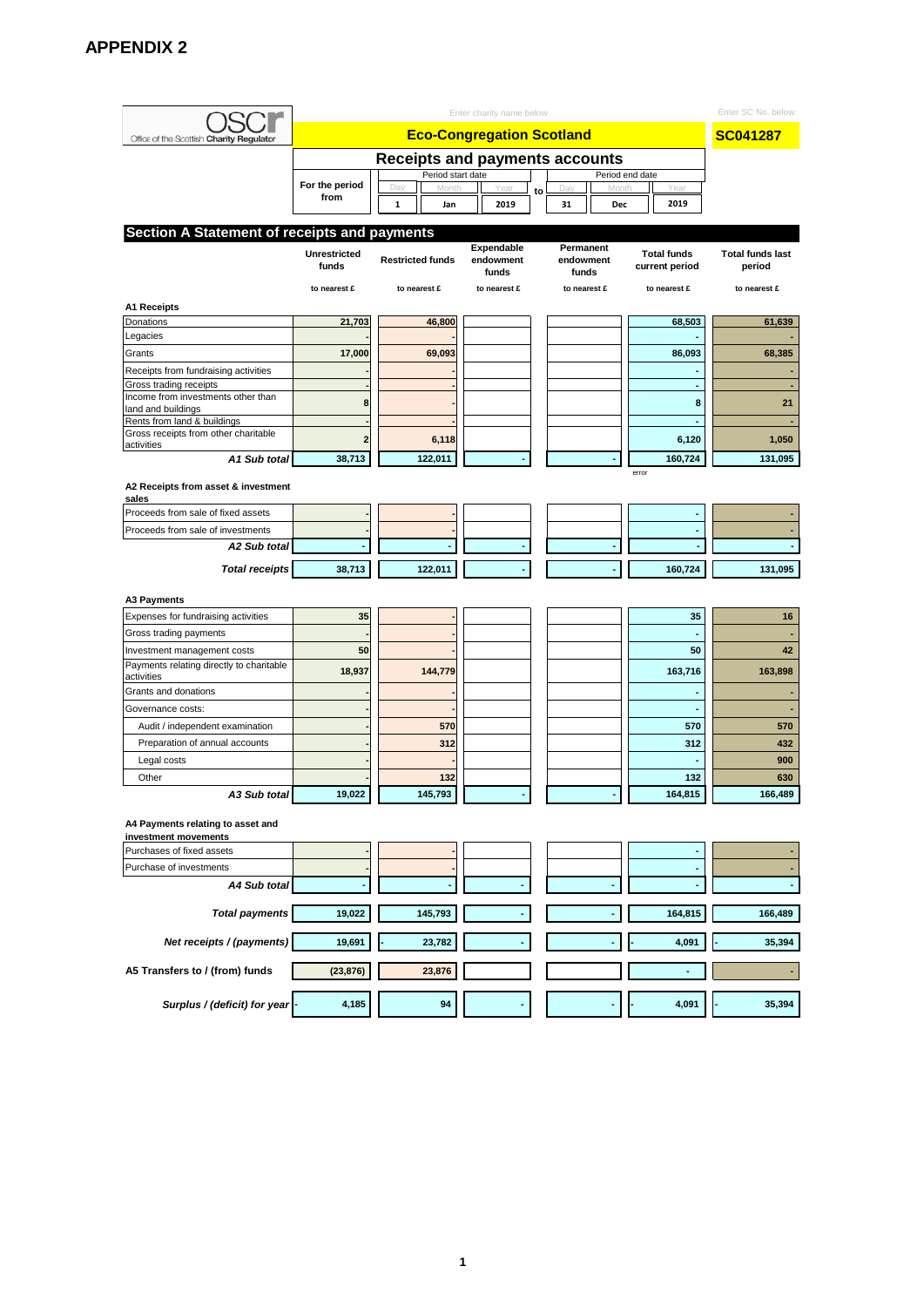# **Eco-Congregation Scotland CONSERVING SCOTTER SCOTTER SCOTTER SCOTTER SCOTTER SCOTTER SCOTTER SCOTTER SCOTTER SCOTTER SCOTTER SCOTTER SCOTTER SCOTTER SCOTTER SCOTTER SCOTTER SCOTTER SCOTTER SCOTTER SCOTTER SCOTTER SCOTTE**

| <b>Section B Statement of balances</b>                            |                                                               |                              |                             |                                  |                                     |                                                 |                                  |
|-------------------------------------------------------------------|---------------------------------------------------------------|------------------------------|-----------------------------|----------------------------------|-------------------------------------|-------------------------------------------------|----------------------------------|
| <b>Categories</b>                                                 | <b>Details</b>                                                | <b>Unrestricted</b><br>funds | <b>Restricted funds</b>     | Expendable<br>endowment<br>funds | Permanent<br>endowment<br>funds     | <b>Total current</b><br>period                  | <b>Total last</b><br>period      |
|                                                                   |                                                               | to nearest £                 | to nearest £                | to nearest £                     | to nearest £                        | to nearest £                                    | to nearest £                     |
| <b>B1 Cash funds</b>                                              | Cash and bank balances at start of<br>year                    | 26,506                       | 898                         |                                  |                                     | 27,404                                          | 62,797                           |
|                                                                   | Surplus / (deficit) shown on<br>receipts and payments account | (4, 185)                     | 94                          |                                  |                                     | (4,091)                                         | (35, 394)                        |
|                                                                   |                                                               |                              |                             |                                  |                                     | $\blacksquare$<br>$\blacksquare$                | ٠<br>$\blacksquare$              |
|                                                                   | Cash and bank balances at end<br>of year                      | 22,321                       | 992                         |                                  |                                     | 23,313                                          | 27,404                           |
|                                                                   | (Agree balances with receipts and<br>payments account(s))     |                              |                             |                                  |                                     | $\bigcirc$                                      | $\circ$                          |
|                                                                   | <b>Details</b>                                                |                              |                             | Fund to which asset belongs      |                                     | <b>Market valuation</b>                         | Last year                        |
|                                                                   |                                                               |                              |                             |                                  |                                     | to nearest £                                    | to nearest £                     |
| <b>B2 Investments</b>                                             |                                                               |                              |                             |                                  |                                     |                                                 | ٠<br>$\blacksquare$              |
|                                                                   |                                                               |                              |                             |                                  |                                     |                                                 | ٠                                |
|                                                                   |                                                               |                              |                             |                                  |                                     |                                                 | $\blacksquare$<br>$\blacksquare$ |
|                                                                   |                                                               |                              |                             |                                  | <b>Total</b>                        |                                                 |                                  |
|                                                                   |                                                               |                              |                             |                                  |                                     |                                                 |                                  |
|                                                                   | <b>Details</b>                                                |                              | Fund to which asset belongs |                                  | Cost (if available)<br>to nearest £ | Current value (if<br>available)<br>to nearest £ | Last year<br>to nearest £        |
| <b>B3 Other assets</b>                                            | <b>Grants Due</b>                                             |                              | General Fund                |                                  | 13,000                              | 13,000                                          | 3,000                            |
|                                                                   | Grants Due                                                    |                              | Development Fund            |                                  | 424                                 | 424                                             | 676                              |
|                                                                   | Gift Aid Tax Refund Due                                       |                              | General Fund                |                                  | 452                                 | 452                                             | 391                              |
|                                                                   | <b>Bank Interest</b>                                          |                              | General Fund                |                                  | 1                                   | 1                                               | $\mathbf{1}$                     |
|                                                                   |                                                               |                              |                             |                                  |                                     |                                                 |                                  |
|                                                                   |                                                               |                              |                             | Total                            | 13,877                              | 13,877                                          | 4,068                            |
|                                                                   | <b>Details</b>                                                |                              |                             | Fund to which liability relates  |                                     | Amount due<br>to nearest £                      | Last year<br>to nearest £        |
| <b>B4 Liabilities</b>                                             | <b>Accrued Expenditure</b>                                    |                              |                             | Local & Network Support Fund     |                                     | 427                                             | 277                              |
|                                                                   | <b>Accrued Expenditure</b>                                    |                              |                             | Development Fund                 |                                     | 2,035                                           | 1,297                            |
|                                                                   | <b>Accrued Expenditure</b>                                    |                              |                             | General Fund                     |                                     |                                                 | $\overline{\mathbf{4}}$          |
|                                                                   |                                                               |                              |                             |                                  |                                     |                                                 |                                  |
|                                                                   |                                                               |                              |                             |                                  |                                     |                                                 |                                  |
|                                                                   |                                                               |                              |                             |                                  |                                     |                                                 |                                  |
|                                                                   |                                                               |                              |                             |                                  | <b>Total</b>                        | 2,463                                           | 1,578                            |
|                                                                   | <b>Details</b>                                                |                              |                             | Fund to which liability relates  |                                     | Amount due<br>(estimate)<br>to nearest £        | Last year<br>to nearest £        |
| <b>B5 Contingent</b><br><b>liabilities</b>                        |                                                               |                              |                             |                                  |                                     |                                                 |                                  |
|                                                                   |                                                               |                              |                             |                                  |                                     |                                                 | ٠                                |
|                                                                   |                                                               |                              |                             |                                  |                                     |                                                 | $\blacksquare$                   |
|                                                                   |                                                               |                              |                             |                                  | Total                               |                                                 |                                  |
| Signed by one or two<br>trustees on behalf of all<br>the trustees | Signature                                                     |                              |                             | <b>Print Name</b>                |                                     |                                                 | Date of<br>approval              |
|                                                                   |                                                               |                              |                             |                                  |                                     |                                                 |                                  |
|                                                                   |                                                               |                              |                             |                                  |                                     |                                                 |                                  |
|                                                                   |                                                               |                              |                             |                                  |                                     |                                                 |                                  |
|                                                                   |                                                               |                              |                             |                                  |                                     |                                                 |                                  |
|                                                                   |                                                               |                              |                             |                                  |                                     |                                                 |                                  |
|                                                                   |                                                               |                              |                             |                                  |                                     |                                                 |                                  |
|                                                                   |                                                               |                              |                             |                                  |                                     |                                                 |                                  |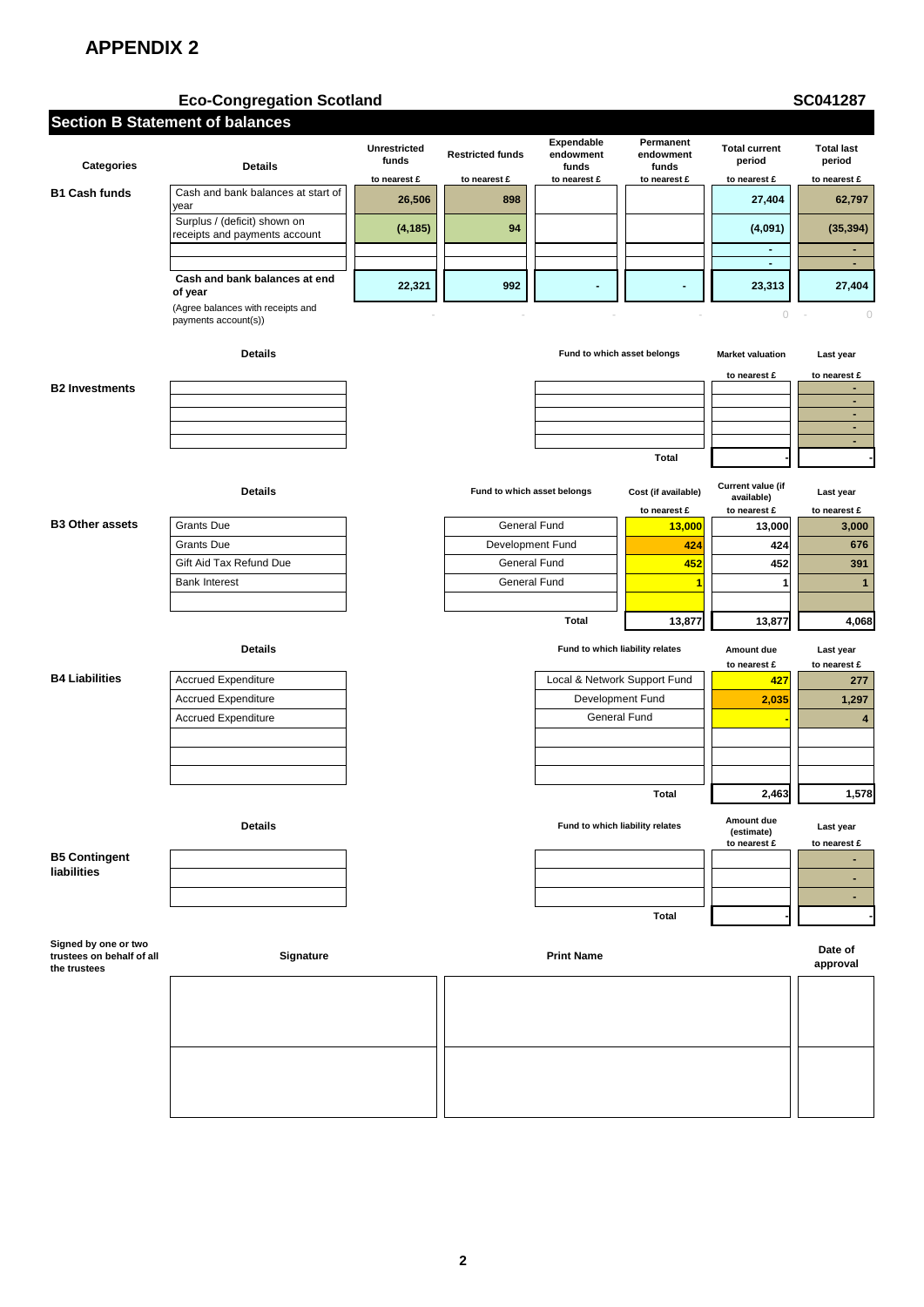# Eco-Congregation Scotland<br>
SC041287

| C1 Nature and purpose of<br>funds (may be stated on<br>analysis of funds worksheets) | See Additional Analysis sheets 2 & 3.                                                                                                                                                                              |                            |                              |                                    |                                                    |  |
|--------------------------------------------------------------------------------------|--------------------------------------------------------------------------------------------------------------------------------------------------------------------------------------------------------------------|----------------------------|------------------------------|------------------------------------|----------------------------------------------------|--|
|                                                                                      | Type of activity or project supported                                                                                                                                                                              |                            | Individual /<br>institution  | Number of grants<br>made           | £                                                  |  |
| <b>C<sub>2</sub></b> Grants                                                          | See description of Development Fund. The grant year<br>runs from 1st April to 31st March.                                                                                                                          |                            | Scottish<br>Government       | 1                                  | 69,093                                             |  |
|                                                                                      | See description of General Fund                                                                                                                                                                                    |                            | Church of<br>Scotland        | $\mathbf{1}$                       | 11,000                                             |  |
|                                                                                      | See description of General Fund                                                                                                                                                                                    |                            | <b>SCIAF</b>                 | 1                                  | 3,000                                              |  |
|                                                                                      | See description of General Fund                                                                                                                                                                                    |                            | Christian Aid                | 1                                  | 3,000                                              |  |
|                                                                                      |                                                                                                                                                                                                                    |                            |                              | <b>Total</b>                       | 86,093                                             |  |
| C <sub>3</sub> a Trustee remuneration                                                | If no remuneration was paid during the period to any charity trustee or person connected to<br>a trustee cross this box (otherwise complete section 3b)                                                            |                            |                              |                                    | X                                                  |  |
|                                                                                      |                                                                                                                                                                                                                    | Authority under which paid |                              |                                    | £                                                  |  |
| C3b Trustee remuneration -<br>details                                                |                                                                                                                                                                                                                    |                            |                              |                                    |                                                    |  |
|                                                                                      |                                                                                                                                                                                                                    |                            |                              |                                    |                                                    |  |
| <b>C4a Trustee expenses</b>                                                          | If no expenses were paid to any charity trustee during the period then cross this box<br>(otherwise complete section 4b)                                                                                           |                            |                              |                                    |                                                    |  |
|                                                                                      |                                                                                                                                                                                                                    |                            |                              | Number of<br>trustees              | £                                                  |  |
| C4b Trustee expenses -                                                               | Reimbursement of Advertising and Marketing                                                                                                                                                                         | 336                        |                              |                                    |                                                    |  |
| details                                                                              | Reimbursement of Travel and Subsistence                                                                                                                                                                            | 1,001                      |                              |                                    |                                                    |  |
|                                                                                      | Reimbursement of Xero Accounting<br>1                                                                                                                                                                              |                            |                              |                                    |                                                    |  |
|                                                                                      |                                                                                                                                                                                                                    |                            |                              |                                    |                                                    |  |
|                                                                                      | Nature of relationship                                                                                                                                                                                             |                            | <b>Nature of transaction</b> | <b>Transaction</b><br>amount $(E)$ | <b>Balance</b><br>outstanding at<br>period end (£) |  |
| <b>C5 Transactions with trustees</b>                                                 |                                                                                                                                                                                                                    |                            |                              |                                    |                                                    |  |
| and connected persons                                                                |                                                                                                                                                                                                                    |                            |                              |                                    |                                                    |  |
|                                                                                      |                                                                                                                                                                                                                    |                            |                              |                                    |                                                    |  |
|                                                                                      |                                                                                                                                                                                                                    |                            |                              |                                    |                                                    |  |
|                                                                                      |                                                                                                                                                                                                                    |                            |                              |                                    |                                                    |  |
|                                                                                      |                                                                                                                                                                                                                    |                            |                              |                                    |                                                    |  |
| <b>C6 Other information</b>                                                          | During the year a total of £861 (2018 : £410) was donated to the charity by Trustees. All of that contribution<br>was made under Gift Aid and so the charity also benefited from the corresponding tax recoveries. |                            |                              |                                    |                                                    |  |
|                                                                                      |                                                                                                                                                                                                                    |                            |                              |                                    |                                                    |  |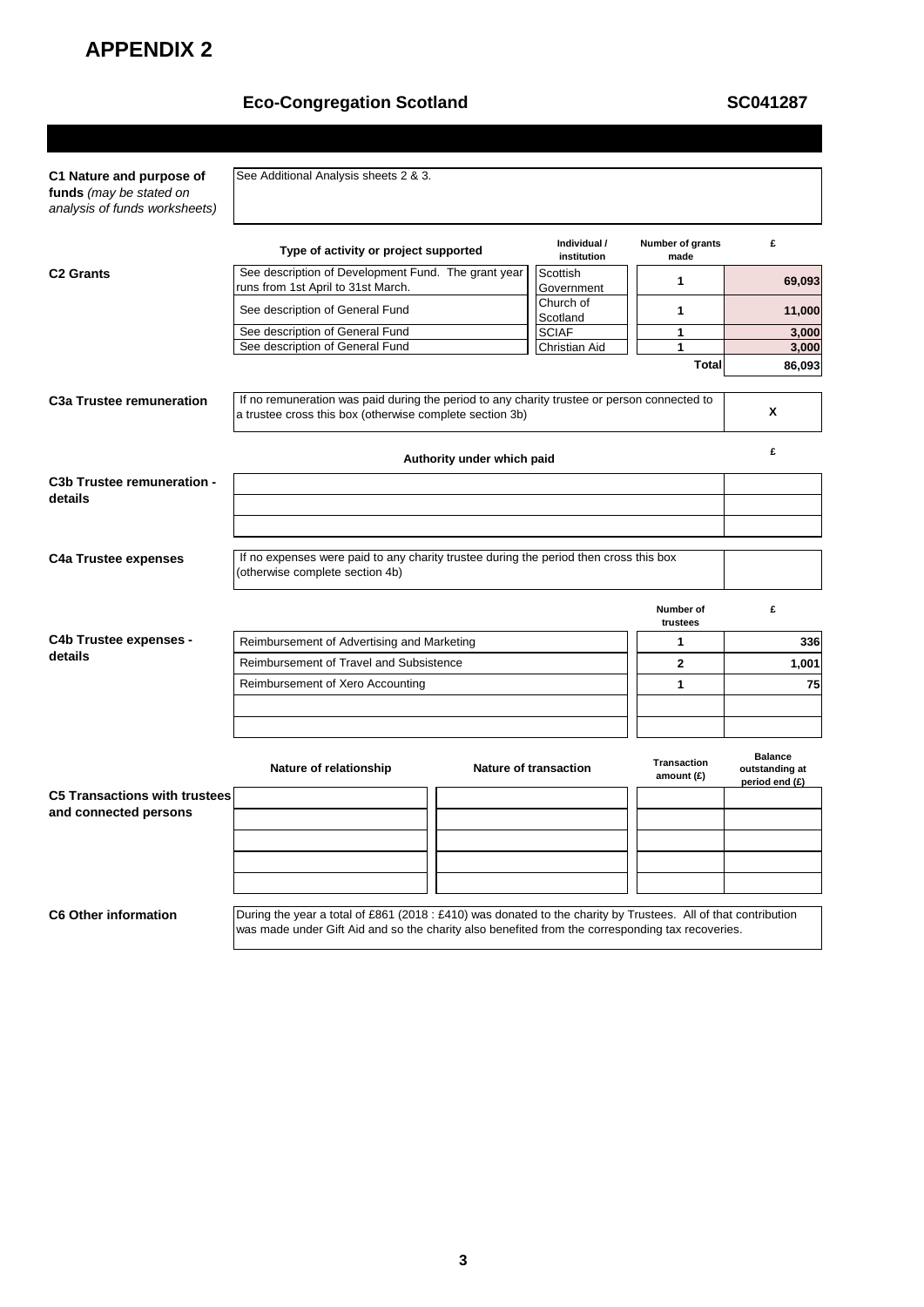## **Eco-Congregation Scotland SC041287**

# **Additional analysis (1)**

### **Analysis of receipts and payments**

#### **1 Donations**

|                                                              | Unrestricted<br>funds | <b>Restricted funds</b> | Expendable<br>endowment<br>funds | Permanent<br>endowment<br>funds | <b>Total current</b><br>period | <b>Total last period</b> |
|--------------------------------------------------------------|-----------------------|-------------------------|----------------------------------|---------------------------------|--------------------------------|--------------------------|
|                                                              | to nearest £          | to nearest £            | to nearest £                     | to nearest £                    | to nearest £                   | to nearest £             |
| Donated Services: Church of Scotland (chaplaincy<br>housing) |                       | 14,400                  |                                  |                                 | 14,400                         | 13,000                   |
| Donated Services: United Reformed Church<br>(chaplaincy)     |                       | 32,400                  |                                  |                                 | 32,400                         | 31,000                   |
| Donated Services: Church of Scotland<br>(administration)     | 18,000                | ۰                       |                                  |                                 | 18,000                         | 24,000                   |
| Other                                                        | 3,703                 |                         |                                  |                                 | 3,703                          | 3,139                    |
| <b>Total</b>                                                 | 21,703                | 46,800                  |                                  |                                 | 68,503                         | 61,639                   |

 **- - - - - -** 

 **- - - -** 

- - - - - -

#### **2 Grants**

|                                          | <b>Unrestricted</b><br>funds | <b>Restricted funds</b> | <b>Total current</b><br>period | <b>Total last period</b> |
|------------------------------------------|------------------------------|-------------------------|--------------------------------|--------------------------|
|                                          | to nearest £                 | to nearest £            | to nearest £                   | to nearest £             |
| Scottish Government                      |                              | 69,093                  | 69,093                         | 44,385                   |
| Church of Scotland                       | 11,000                       |                         | 11,000                         | 11,000                   |
| Scottish Episcopal Church                |                              |                         |                                | 7,000                    |
| Scottish Catholic International Aid Fund | 3,000                        |                         | 3,000                          | 3,000                    |
| <b>Christian Aid</b>                     | 3,000                        |                         | 3,000                          |                          |
| The Pump House Trust                     |                              |                         |                                | 3,000                    |
| Other                                    |                              |                         |                                |                          |
| <b>Total</b>                             | 17,000                       | 69,093                  | 86,093                         | 68,385                   |

#### **3 Gross receipts from other charitable activities**

|                 | Unrestricted<br>funds | <b>Restricted funds</b> | Expendable<br>endowment<br>funds | Permanent<br>endowment<br>funds | <b>Total current</b><br>period | <b>Total last period</b> |
|-----------------|-----------------------|-------------------------|----------------------------------|---------------------------------|--------------------------------|--------------------------|
|                 | to nearest £          | to nearest £            | to nearest £                     | to nearest £                    | to nearest £                   | to nearest £             |
| Membership Fees |                       | 6,118                   |                                  |                                 | 6,118                          | 1,050                    |
| Other           | ◠                     | -                       |                                  |                                 |                                |                          |
| Total           |                       | 6,118                   |                                  |                                 | 6,120                          | 1,050                    |

#### **4 Payments relating directly to charitable activities**

|                                           | <b>Unrestricted</b><br>funds | <b>Restricted funds</b> | Expendable<br>endowment<br>funds | Permanent<br>endowment<br>funds | Total current<br>period | <b>Total last period</b> |
|-------------------------------------------|------------------------------|-------------------------|----------------------------------|---------------------------------|-------------------------|--------------------------|
|                                           | to nearest £                 | to nearest £            | to nearest £                     | to nearest £                    | to nearest £            | to nearest £             |
| Cost of Donated Services (Administration) | 18,000                       |                         |                                  |                                 | 18,000                  | 14,500                   |
| Cost of Donated Services (Chaplaincy)     |                              | 32,400                  |                                  |                                 | 32,400                  | 31,000                   |
| <b>Other Employment Costs</b>             | 720                          | 70,214                  |                                  |                                 | 70,934                  | 72,328                   |
| Cost of Donated Services (Manse)          |                              | 14,400                  |                                  |                                 | 14,400                  | 13,000                   |
| Other Manse Costs for Chaplaincy          |                              | 5,699                   |                                  |                                 | 5,699                   | 17,309                   |
| <b>Membership Support</b>                 |                              | 3,550                   |                                  |                                 | 3,550                   | 4,019                    |
| <b>Office Costs</b>                       |                              | 6,105                   |                                  |                                 | 6,105                   | 3,011                    |
| Travel, Conferences & Subsistence         | 36                           | 7,728                   |                                  |                                 | 7,764                   | 4,995                    |
| IT, Telecomms & Equipment                 |                              | 4,095                   |                                  |                                 | 4,095                   | 752                      |
| Other                                     | 181                          | 588                     |                                  |                                 | 769                     | 2,984                    |
| <b>Other Costs</b>                        | 18,937                       | 144,779                 |                                  |                                 | 163,716                 | 163,898                  |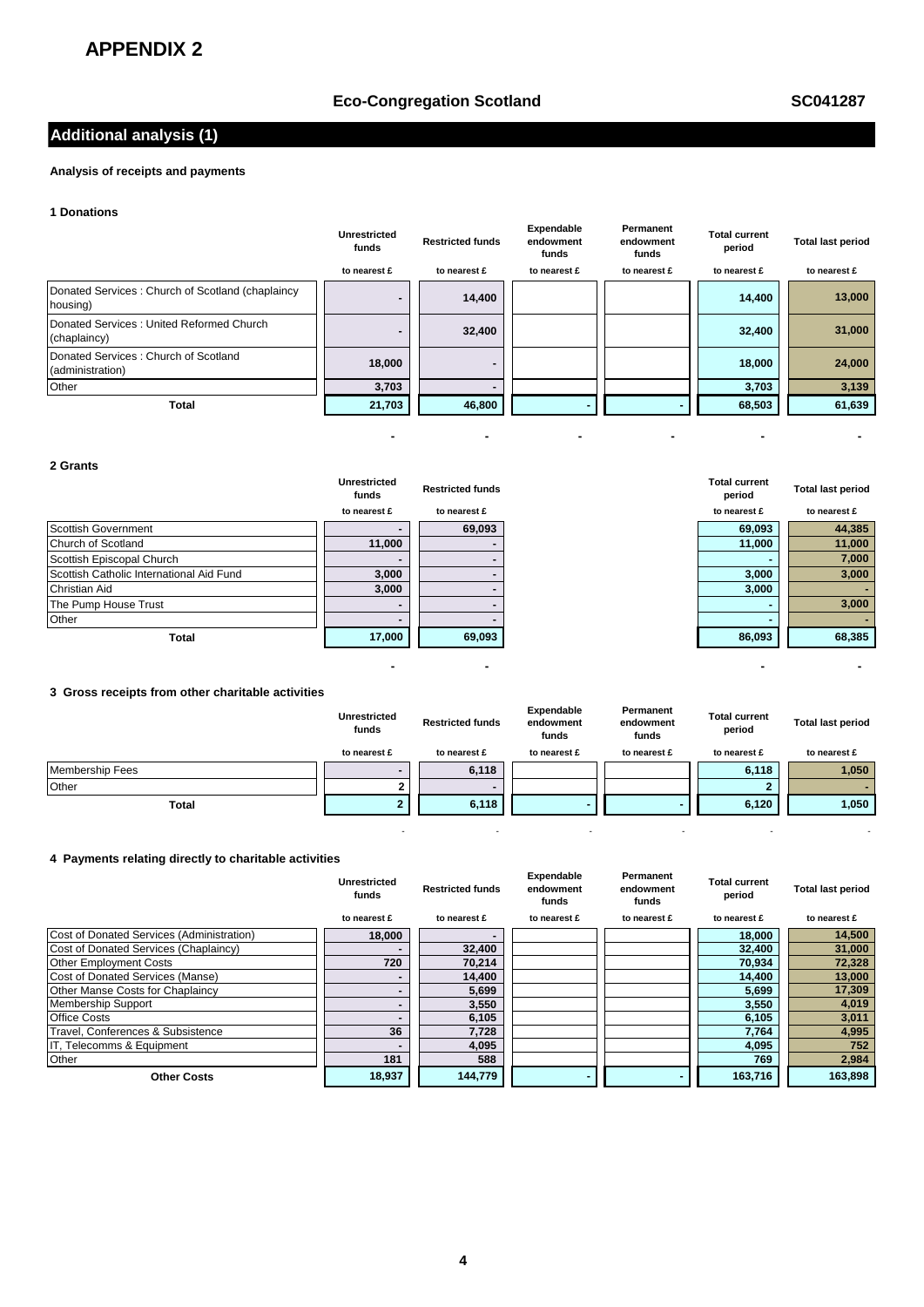## **Eco-Congregation Scotland**

**SC041287**

## **Additional analysis (2)**

#### **5 Breakdown of unrestricted funds**

|                                                                                    | Unrestricted                   | Unrestricted                                  | Unrestricted                   | Unrestricted                   |                                       |                                      |
|------------------------------------------------------------------------------------|--------------------------------|-----------------------------------------------|--------------------------------|--------------------------------|---------------------------------------|--------------------------------------|
|                                                                                    | fund 1 - enter<br>name of fund | fund 2 - enter<br>name of fund                | fund 3 - enter<br>name of fund | fund 4 - enter<br>name of fund |                                       |                                      |
|                                                                                    | below                          | below                                         | below                          | below                          |                                       |                                      |
|                                                                                    |                                |                                               |                                |                                |                                       | <b>Total</b>                         |
|                                                                                    | <b>General Fund</b>            | <b>Faith Action for</b><br><b>Nature fund</b> |                                |                                | <b>Total</b><br>unrestricted<br>funds | unrestricted<br>funds last<br>period |
| <b>Receipts</b>                                                                    |                                |                                               |                                |                                |                                       |                                      |
| Donations                                                                          | 21,703                         | $\overline{\phantom{a}}$                      |                                |                                | 21,703                                | 17,639                               |
| Legacies                                                                           |                                | $\blacksquare$                                |                                |                                |                                       |                                      |
| Grants                                                                             | 17,000                         | $\blacksquare$                                |                                |                                | 17,000                                | 17,000                               |
| Receipts from fundraising activities                                               |                                | $\blacksquare$                                |                                |                                |                                       |                                      |
| Gross trading receipts                                                             | $\blacksquare$                 | $\blacksquare$                                |                                |                                |                                       |                                      |
| income nominvestments other than rand and                                          | 8                              | $\blacksquare$                                |                                |                                | 8                                     | 21                                   |
| Rents from land & buildings                                                        | $\blacksquare$                 | $\blacksquare$                                |                                |                                | ÷.                                    |                                      |
| Gross receipts from other charitable activities                                    | $\overline{2}$                 | $\overline{a}$                                |                                |                                | $\overline{2}$                        |                                      |
| Sub total                                                                          | 38,713                         | ÷.                                            |                                |                                | 38,713                                | 34,660                               |
|                                                                                    |                                |                                               |                                |                                |                                       |                                      |
| Receipts from asset & investment sales                                             |                                |                                               |                                |                                |                                       |                                      |
| Proceeds from sale of fixed assets                                                 |                                |                                               |                                |                                | $\sim$                                |                                      |
| Proceeds from sale of investments                                                  |                                |                                               |                                |                                | ٠                                     |                                      |
| Sub total                                                                          |                                |                                               |                                |                                |                                       |                                      |
| <b>Total receipts</b>                                                              | 38,713                         |                                               |                                |                                | 38,713                                | 34,660                               |
|                                                                                    |                                |                                               |                                |                                |                                       |                                      |
|                                                                                    |                                |                                               |                                |                                |                                       |                                      |
| <b>Payments</b>                                                                    |                                |                                               |                                |                                |                                       |                                      |
| Expenses for fundraising activities                                                | 35                             | $\overline{\phantom{a}}$                      |                                |                                | 35                                    | 16                                   |
| Gross trading payments                                                             |                                | $\overline{\phantom{a}}$                      |                                |                                |                                       |                                      |
| Investment management costs<br>Payments relating directly to charitable activities | 50<br>18,182                   | $\blacksquare$<br>755                         |                                |                                | 50                                    | 42<br>26,762                         |
| Grants and donations                                                               |                                | $\blacksquare$                                |                                |                                | 18,937                                |                                      |
| Governance costs:                                                                  | $\blacksquare$                 | $\blacksquare$                                |                                |                                | $\overline{\phantom{a}}$              |                                      |
|                                                                                    | $\overline{a}$                 | $\blacksquare$                                |                                |                                | ÷.                                    |                                      |
| Audit / independent examination<br>Preparation of annual accounts                  | $\overline{a}$                 | $\overline{\phantom{a}}$                      |                                |                                | ÷.                                    |                                      |
| Legal costs                                                                        | $\blacksquare$                 | $\blacksquare$                                |                                |                                | $\blacksquare$                        | 900                                  |
| Other                                                                              | $\overline{a}$                 | $\blacksquare$                                |                                |                                | $\sim$                                |                                      |
| Sub total                                                                          | 18,267                         | 755                                           |                                |                                | 19,022                                | 27,720                               |
|                                                                                    |                                |                                               |                                |                                |                                       |                                      |
| Payments relating to asset and investment<br>movements                             |                                |                                               |                                |                                |                                       |                                      |
| Purchases of fixed assets                                                          |                                |                                               |                                |                                |                                       |                                      |
| Purchase of investments                                                            |                                |                                               |                                |                                |                                       |                                      |
| Sub total                                                                          |                                |                                               |                                |                                |                                       |                                      |
|                                                                                    |                                |                                               |                                |                                |                                       |                                      |
| <b>Total payments</b>                                                              | 18,267                         | 755                                           |                                |                                | 19,022                                | 27,720                               |
|                                                                                    |                                |                                               |                                |                                |                                       |                                      |
| Net receipts / (payments)                                                          | 20,446                         | (755)                                         |                                |                                | 19,691                                | 6,941                                |
|                                                                                    |                                |                                               |                                |                                |                                       |                                      |
| Transfers to / (from) funds                                                        | (23, 876)                      | $\overline{\phantom{a}}$                      |                                |                                | (23, 876)                             | (30, 323)                            |
|                                                                                    |                                |                                               |                                |                                |                                       |                                      |
| Surplus / (deficit) for year                                                       | (3, 430)                       | (755)                                         |                                |                                | (4, 185)                              | (23, 382)                            |
|                                                                                    |                                |                                               |                                |                                |                                       |                                      |

#### **Nature and purpose of funds**

**General Fund**: This fund is in respect of all income and expenditure not falling within the coverage of the other funds including making good any deficits in the other funds.

**Faith Action for Nature Fund**: This fund is in respect of a pilot project being carried out jointly with RSPB Scotland.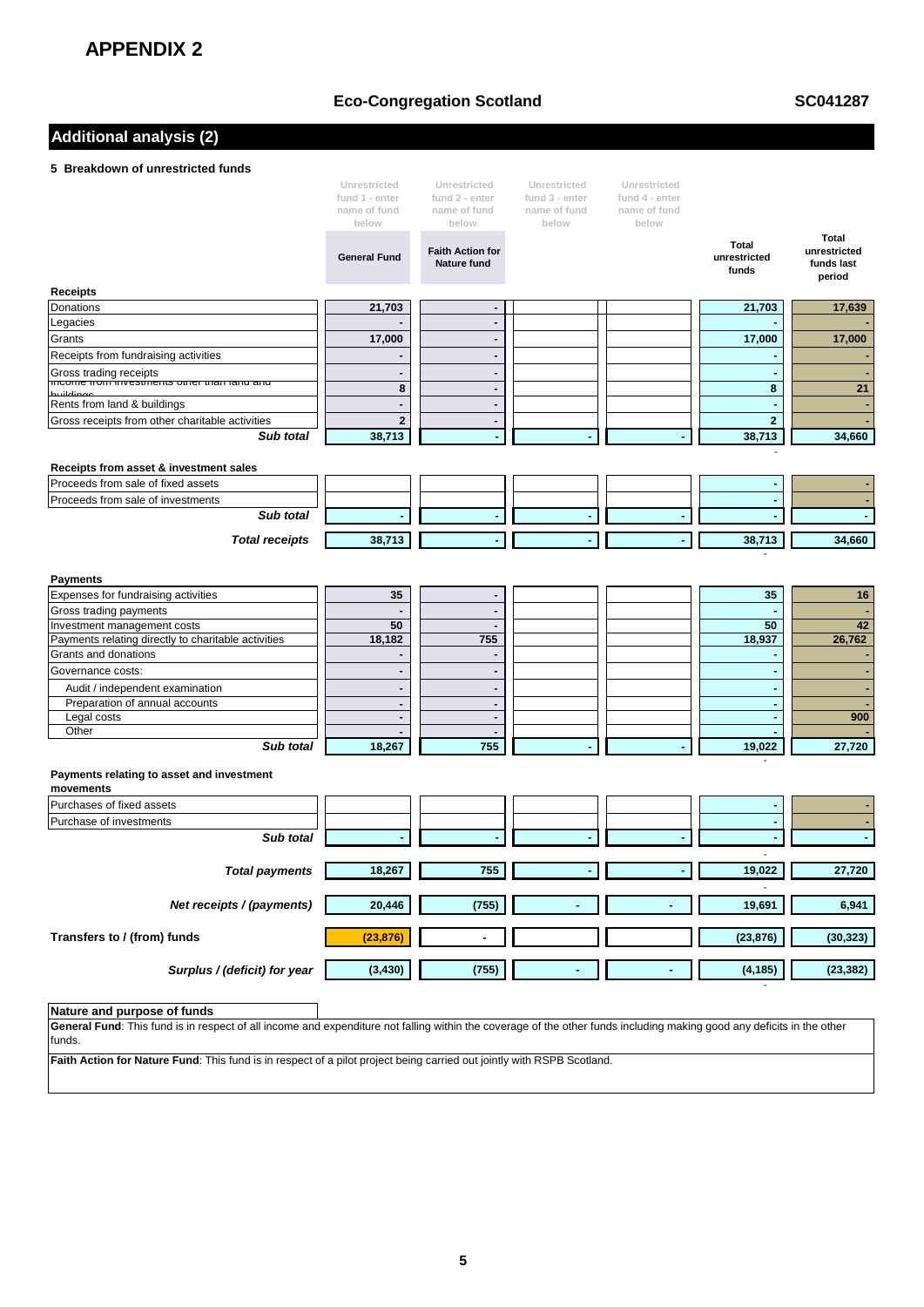#### **Eco-Congregation Scotland**

**SC041287**

-

- 1990 - 1990 - 1990 - 1990 - 1990 - 1990 - 1990 - 1990 - 1990 - 1990 - 1990 - 1990 - 1990 - 1990 - 1990 - 199

- 1990 - 1990 - 1990 - 1990 - 1990 - 1990 - 1990 - 1990 - 1990 - 1990 - 1990 - 1990 - 1990 - 1990 - 1990 - 199

## **Additional analysis (3)**

#### **6 Breakdown of restricted funds**

|                                                          | Restricted fund<br>1 - enter name of<br>fund below | <b>Restricted fund</b><br>2 - enter name of<br>fund below | Restricted fund<br>3 - enter name of<br>fund below | <b>Restricted fund</b><br>4 - enter name of<br>fund below |                                  |                                                 |
|----------------------------------------------------------|----------------------------------------------------|-----------------------------------------------------------|----------------------------------------------------|-----------------------------------------------------------|----------------------------------|-------------------------------------------------|
|                                                          | Development<br><b>Fund</b>                         | Chaplaincy<br><b>Fund</b>                                 | <b>Local &amp; Network</b><br><b>Support Fund</b>  |                                                           | <b>Total restricted</b><br>funds | <b>Total restricted</b><br>funds last<br>period |
| <b>Receipts</b>                                          |                                                    |                                                           |                                                    |                                                           |                                  |                                                 |
| Donations                                                | $\overline{\phantom{0}}$                           | 46,800                                                    | -                                                  |                                                           | 46,800                           | 44,000                                          |
| Legacies                                                 |                                                    |                                                           |                                                    |                                                           |                                  |                                                 |
| Grants                                                   | 69,093                                             |                                                           |                                                    |                                                           | 69,093                           | 51,385                                          |
| Receipts from fundraising activities                     | ٠                                                  | $\blacksquare$                                            | $\blacksquare$                                     | $\overline{\phantom{0}}$                                  |                                  |                                                 |
| Gross trading receipts                                   |                                                    | -                                                         | -                                                  | -                                                         |                                  |                                                 |
| Income from investments other than land and<br>buildings | -                                                  | -                                                         | -                                                  | -                                                         |                                  |                                                 |
| Rents from land & buildings                              | -                                                  |                                                           |                                                    | -                                                         |                                  |                                                 |
| Gross receipts from other charitable activities          |                                                    |                                                           | 6,118                                              |                                                           | 6,118                            | 1,050                                           |
| Sub total                                                | 69,093                                             | 46,800                                                    | 6,118                                              |                                                           | 122,011                          | 96,435                                          |
|                                                          |                                                    |                                                           |                                                    |                                                           |                                  |                                                 |

#### **Receipts from asset & investment sales**

| Proceeds from sale of fixed assets |        |        |       |         |        |
|------------------------------------|--------|--------|-------|---------|--------|
| Proceeds from sale of investments  |        |        |       |         |        |
| Sub total                          |        |        |       |         |        |
| <b>Total receipts</b>              | 69,093 | 46,800 | 6,118 | 122.011 | 96,435 |

| <b>Payments</b>                                     |                          |        |        |         |         |
|-----------------------------------------------------|--------------------------|--------|--------|---------|---------|
| Expenses for fundraising activities                 |                          |        |        |         |         |
| Gross trading payments                              |                          |        |        |         |         |
| Investment management costs                         | $\overline{\phantom{0}}$ |        |        |         |         |
| Payments relating directly to charitable activities | 67,968                   | 54,992 | 21,819 | 144,779 | 137,136 |
| Grants and donations                                | $\overline{\phantom{0}}$ |        |        |         |         |
| Governance costs:                                   |                          |        |        |         |         |
| Audit / independent examination                     | 570                      |        |        | 570     | 570     |
| Preparation of annual accounts                      | 312                      |        |        | 312     | 432     |
| Legal costs                                         | $\overline{\phantom{0}}$ |        |        |         |         |
| Other                                               | 132                      |        |        | 132     | 630     |
| Sub total                                           | 68,982                   | 54,992 | 21,819 | 145,793 | 138,769 |

#### **Payments relating to asset and investment**

| movements                    |        |          |           |                          |           |           |
|------------------------------|--------|----------|-----------|--------------------------|-----------|-----------|
| Purchases of fixed assets    |        |          |           |                          |           |           |
| Purchase of investments      |        |          |           |                          |           |           |
| Sub total                    |        |          |           |                          |           |           |
|                              |        |          |           |                          |           |           |
| <b>Total payments</b>        | 68,982 | 54,992   | 21,819    | $\overline{\phantom{a}}$ | 145,793   | 138,769   |
|                              |        |          |           |                          |           |           |
| Net receipts / (payments)    | 111    | (8, 192) | (15, 701) |                          | (23, 782) | (42, 334) |
|                              |        |          |           |                          |           |           |
| Transfers to / (from) funds  | 454    | 7,294    | 16,128    |                          | 23,876    | 30,323    |
|                              |        |          |           |                          |           |           |
| Surplus / (deficit) for year | 565    | (898)    | 427       | $\blacksquare$           | 94        | (12,011)  |

#### **Nature and purpose of funds**

**Development Fund**: This fund was established (as the 2012/15 Development Fund) to ring fence the expenditure associated with the Scottish Government grant of up to £50,000 per year payable over the financial years 2012/13, 2013/14 and 2014/15. The eligible costs for which the Grant can be claimed are operating costs as set out within the ECS financial projections for 2012/13. In practice, this covers all operating costs other than those that are met by other Restricted Funds. The same fund has since been used for the extension of the Scottish Government grant to subsequent financial years.

**Environmental Chaplaincy Fund**: This fund was established in 2012 to ring fence the income and expenditure associated with the appointment of an Environmental Chaplain.

**Local & Network Support Fund**: At the 2012 AGM, the membership approved the introduction of membership fees with effect from 1 January 2013 on the basis that the fees would be used solely to help pay for the cost of supporting local congregations and networks. This fund was established to ring fence that income and ensure it only meets the agreed expenditure.